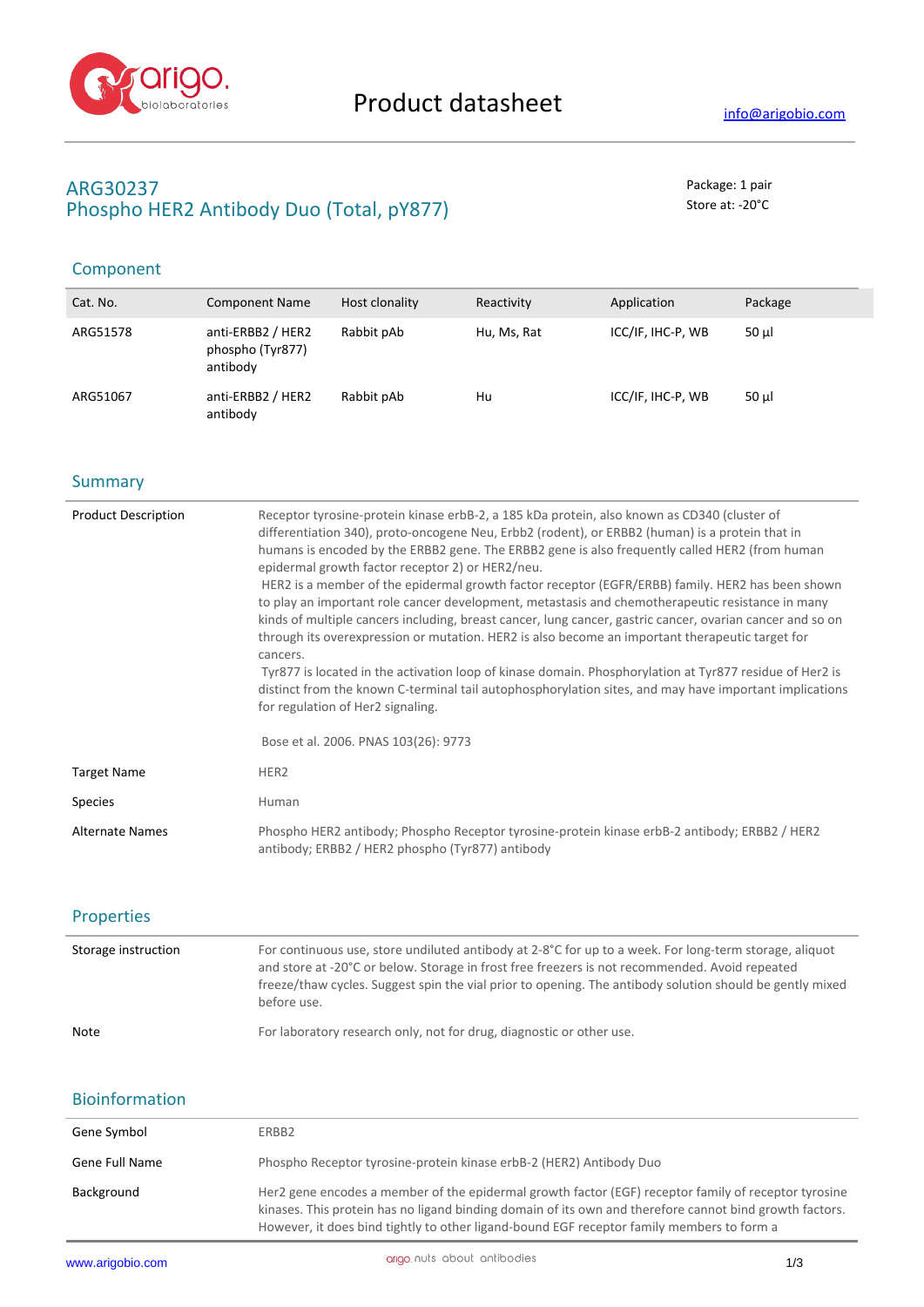|               | heterodimer, stabilizing ligand binding and enhancing kinase-mediated activation of downstream<br>signalling pathways, such as those involving mitogen-activated protein kinase and<br>phosphatidylinositol-3 kinase. Allelic variations at amino acid positions 654 and 655 of isoform a<br>(positions 624 and 625 of isoform b) have been reported, with the most common allele, Ile654/Ile655,<br>shown here. Amplification and/or overexpression of this gene has been reported in numerous cancers,<br>including breast and ovarian tumors. Alternative splicing results in several additional transcript variants,<br>some encoding different isoforms and others that have not been fully characterized. [provided by<br>RefSeg, Jul 2008]                                                                                                                                                                                                                                                                                                                                                                                                                                               |
|---------------|-------------------------------------------------------------------------------------------------------------------------------------------------------------------------------------------------------------------------------------------------------------------------------------------------------------------------------------------------------------------------------------------------------------------------------------------------------------------------------------------------------------------------------------------------------------------------------------------------------------------------------------------------------------------------------------------------------------------------------------------------------------------------------------------------------------------------------------------------------------------------------------------------------------------------------------------------------------------------------------------------------------------------------------------------------------------------------------------------------------------------------------------------------------------------------------------------|
| Function      | Protein tyrosine kinase that is part of several cell surface receptor complexes, but that apparently<br>needs a coreceptor for ligand binding. Essential component of a neuregulin-receptor complex, although<br>neuregulins do not interact with it alone. GP30 is a potential ligand for this receptor. Regulates<br>outgrowth and stabilization of peripheral microtubules (MTs). Upon ERBB2 activation, the<br>MEMO1-RHOA-DIAPH1 signaling pathway elicits the phosphorylation and thus the inhibition of GSK3B<br>at cell membrane. This prevents the phosphorylation of APC and CLASP2, allowing its association with<br>the cell membrane. In turn, membrane-bound APC allows the localization of MACF1 to the cell<br>membrane, which is required for microtubule capture and stabilization.<br>In the nucleus is involved in transcriptional regulation. Associates with the 5'-TCAAATTC-3' sequence in<br>the PTGS2/COX-2 promoter and activates its transcription. Implicated in transcriptional activation of<br>CDKN1A; the function involves STAT3 and SRC. Involved in the transcription of rRNA genes by RNA Pol I<br>and enhances protein synthesis and cell growth. [UniProt] |
| Research Area | Cancer antibody; Controls and Markers antibody; Signaling Transduction antibody                                                                                                                                                                                                                                                                                                                                                                                                                                                                                                                                                                                                                                                                                                                                                                                                                                                                                                                                                                                                                                                                                                                 |
| <b>PTM</b>    | Autophosphorylated. Autophosphorylation occurs in trans, i.e. one subunit of the dimeric receptor<br>phosphorylates tyrosine residues on the other subunit (Probable). Ligand-binding increases<br>phosphorylation on tyrosine residues (PubMed:27134172). Signaling via SEMA4C promotes<br>phosphorylation at Tyr-1248 (PubMed:17554007). Dephosphorylated by PTPN12 (PubMed:27134172).                                                                                                                                                                                                                                                                                                                                                                                                                                                                                                                                                                                                                                                                                                                                                                                                        |

Images



### **ARG51067 anti-HER2 antibody WB validated image**

Western Blot: extracts from SKOV3 and MDA cells stained with anti-HER2 antibody ARG51067.



#### **ARG51067 anti-HER2 antibody IHC-P validated image**

 Immunohistochemistry: paraffin-embedded human breast carcinoma tissue stained with anti-HER2 antibody ARG51067 (left) or the same antibody preincubated with blocking peptide (right).